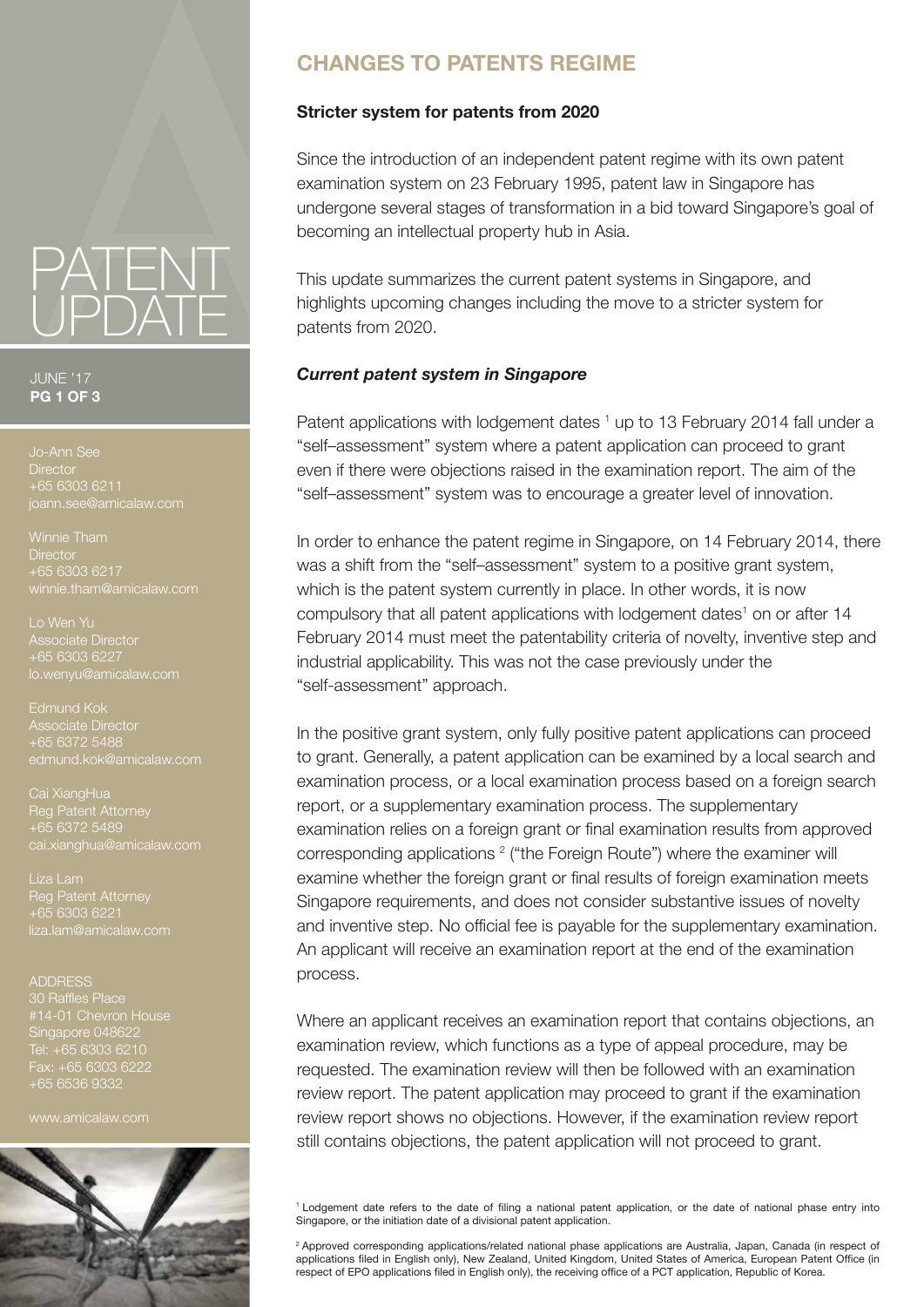An advantage of the current system, especially for innovators in the information communications technology sector and the pharmaceutical-biotechnology sector, amongst others, is the shorter time span in obtaining a patent grant. For example, applicants can obtain a fast patent grant even within 12 months if their applications are conforming.

### *Upcoming Changes*

# *Stricter Examination Procedure*

To promote innovation and further the country's economic growth, a Bill has been recently passed (on 28 February 2017) that requires patent applications filed in Singapore to go through a more stringent examination procedure (stricter system) with effect from 1 January 2020.

In this more stringent examination procedure, all patent applications filed on or after 1 January 2020<sup>3</sup> will have to go through an examination by the Intellectual Property Office of Singapore (IPOS). In other words, the Foreign Route as described hereinabove will be abolished, that is the supplementary examination process will no longer be available, for patent applications filed on or after 1 January 2020<sup>3</sup>. While the Foreign Route is discontinued, the search process can still be conducted by either the IPOS or a foreign patent office.

The objective of the stricter system is to improve the quality of patents granted in Singapore by having all patent applications being fully examined by the local examiners against Singapore's standards of patentability.

Applicants are advised to file their patent applications in Singapore prior to 1 January 2020 if they wish to avail themselves of the Foreign Route.

# *Introduction of Grace Period Provision*

Another key change grants inventors a grace period of 12 months prior to their patent applications to disclose their inventions publicly. This is to allow inventors to attract investors, or publish scientific papers, without waiting for a patent grant.

There are apparent advantages to the grace period provision in Singapore. However, it should be borne in mind that such grace period provision for disclosure by the inventor(s) may not be available in most other jurisdictions, for example, Europe. As such, while said disclosure may be disregarded under the Singapore Patents Law, provided a patent application is filed in Singapore relating to subject matter of said disclosure within 12 months of said disclosure, such a disclosure would be prejudicial to patent applications filed in jurisdictions where no such grace period provision is available under their respective laws.



3 Patent applications filed on or after 1 January 2020 refers to national patent applications having a date of filing on or after 1 January 2020, or international patent applications entering national phase having a date of filing on or after 1 January 2020, or divisional patent applications having an initiation date on or after 1 January 2020.

JUNE '17 **PG 2 OF 3**